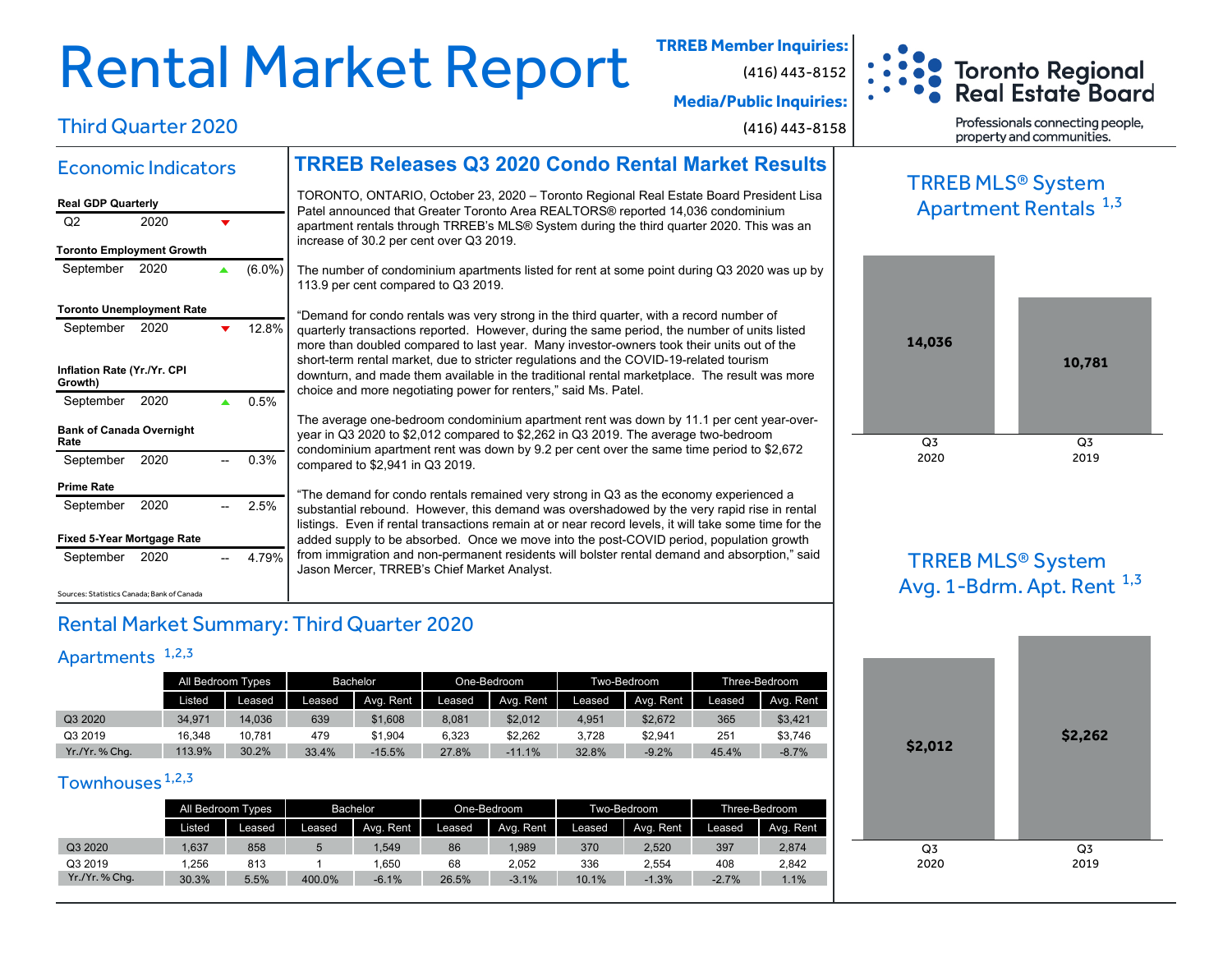## SUMMARY OF RENTAL TRANSACTIONS APARTMENTS, THIRD QUARTER 2020

# ALL TRREB AREAS

|                                  | <b>All Apartments</b>     |                       | <b>Bachelor</b>     |                              | <b>One-Bedroom</b>  |                              | <b>Two-Bedroom</b>  |                              | <b>Three-Bedroom</b> |                              |
|----------------------------------|---------------------------|-----------------------|---------------------|------------------------------|---------------------|------------------------------|---------------------|------------------------------|----------------------|------------------------------|
|                                  | Total Listed <sup>1</sup> | <b>Total Leased 2</b> | Leased <sup>2</sup> | Avg. Lease Rate <sup>3</sup> | Leased <sub>2</sub> | Avg. Lease Rate <sup>3</sup> | Leased <sup>2</sup> | Avg. Lease Rate <sup>3</sup> | Leased <sup>2</sup>  | Avg. Lease Rate <sup>3</sup> |
| <b>TRREB Total</b>               | 34,971                    | 14,036                | 639                 | \$1,608                      | 8,081               | \$2,012                      | 4,951               | \$2,672                      | 365                  | \$3,421                      |
| <b>Halton Region</b>             | 474                       | 283                   | $\overline{0}$      |                              | 133                 | \$1,979                      | 142                 | \$2,614                      | $\mathbf{a}$         | \$2,631                      |
| <b>Burlington</b>                | 120                       | 70                    | $\mathbf 0$         | $\overline{\phantom{a}}$     | 38                  | \$1,942                      | 31                  | \$2,577                      | $\mathbf{1}$         | \$2,900                      |
| <b>Halton Hills</b>              | 1                         | 1                     | 0                   | $\overline{\phantom{a}}$     | $\mathsf{o}$        | $\overline{\phantom{a}}$     | 1                   | \$2,500                      | 0                    |                              |
| Milton                           | 78                        | 62                    | $\mathbf{0}$        | $\overline{\phantom{0}}$     | 23                  | \$1,949                      | 38                  | \$2,228                      | $\mathbf{1}$         | \$2,550                      |
| Oakville                         | 275                       | 150                   | 0                   | $\overline{\phantom{a}}$     | 72                  | \$2,008                      | 72                  | \$2,835                      | 6                    | \$2,600                      |
| <b>Peel Region</b>               | 2,077                     | 954                   | 9 <sup>°</sup>      | \$1,717                      | 469                 | \$1,999                      | 437                 | \$2,449                      | 39                   | \$2,894                      |
| Brampton                         | 76                        | 35                    | $\mathsf{o}\,$      | $\sim$                       | $\overline{7}$      | \$1,857                      | 25                  | \$2,249                      | $\overline{3}$       | \$2,666                      |
| Mississauga                      | 2,001                     | 919                   | $\overline{9}$      | \$1,717                      | 462                 | \$2,001                      | 412                 | \$2,461                      | 36                   | \$2,913                      |
| Caledon                          | $\mathbf 0$               | $\mathbf 0$           | $\mathbf 0$         |                              | $\mathbf 0$         | $\sim$                       | $\mathsf{o}$        | $\overline{\phantom{a}}$     | $\mathbf 0$          |                              |
| <b>City of Toronto</b>           | 29,934                    | 11,583                | 623                 | \$1,613                      | 6,830               | \$2,023                      | 3.835               | \$2,746                      | 295                  | \$3,577                      |
| <b>Toronto West</b>              | 2,317                     | 1,131                 | 13                  | \$1,512                      | 645                 | \$2,019                      | 448                 | \$2,714                      | 25                   | \$3,254                      |
| <b>Toronto Central</b>           | 26,264                    | 9,858                 | 600                 | \$1,617                      | 5,890               | \$2,030                      | 3,117               | \$2,787                      | 251                  | \$3,692                      |
| <b>Toronto East</b>              | 1,353                     | 594                   | 10                  | \$1,506                      | 295                 | \$1,902                      | 270                 | \$2,334                      | 19                   | \$2,481                      |
| <b>York Region</b>               | 2,347                     | 1,140                 | $\mathbf{1}$        | \$1,600                      | 621                 | \$1,909                      | 499                 | \$2,336                      | 19                   | \$2,686                      |
| Aurora                           | 14                        | $7^{\circ}$           | 0                   | $\overline{\phantom{a}}$     | $\overline{4}$      | \$2,100                      | 3                   | \$2,367                      | $\mathsf{o}$         | $\sim$                       |
| E. Gwillimbury                   | $\mathbf{O}$              | $\mathbf{0}$          | $\mathbf{0}$        | ш.                           | $\mathbf{0}$        | $\overline{\phantom{a}}$     | $\mathsf{o}$        | $\overline{a}$               | $\mathbf{0}$         |                              |
| Georgina                         | 1                         | $\mathbf{1}$          | $\mathbf 0$         | $\overline{\phantom{a}}$     | $\mathbf{1}$        | \$1,500                      | $\mathsf{o}$        | $\overline{\phantom{a}}$     | 0                    |                              |
| King                             | $\mathbf{0}$              | $\mathbf{0}$          | $\mathbf 0$         |                              | $\mathbf 0$         |                              | $\mathbf{0}$        | $\overline{\phantom{a}}$     | $\mathbf{O}$         |                              |
| Markham                          | 822                       | 416                   | $\mathbf{1}$        | \$1,600                      | 254                 | \$1,892                      | 153                 | \$2,414                      | 8                    | \$2,594                      |
| Newmarket                        | 5                         | $5\overline{5}$       | $\mathbf 0$         |                              | $\overline{2}$      | \$1,950                      | $\overline{3}$      | \$2,000                      | $\mathbf 0$          |                              |
| Richmond Hill                    | 477                       | 203                   | $\mathbf 0$         | $\overline{\phantom{a}}$     | 121                 | \$1,930                      | 78                  | \$2,413                      | $\overline{4}$       | \$2,675                      |
| Vaughan                          | 1,021                     | 502                   | $\mathbf 0$         |                              | 237                 | \$1,914                      | 258                 | \$2,270                      | $\overline{7}$       | \$2,796                      |
| Whitchurch-Stouffville           | $\overline{7}$            | 6                     | 0                   | $\overline{\phantom{a}}$     | $\overline{2}$      | \$1,875                      | $\overline{4}$      | \$2,340                      | 0                    | $\overline{\phantom{a}}$     |
| <b>Durham Region</b>             | 88                        | 51                    | 6 <sup>1</sup>      | \$1.008                      | 20                  | \$1,804                      | 23                  | \$2.199                      | $\overline{a}$       | \$1,625                      |
| Ajax                             | $\overline{4}$            | $\overline{4}$        | $\mathbf 0$         | $\sim$                       | $\overline{2}$      | \$2,025                      | $\mathbf{2}$        | \$2,050                      | $\mathbf 0$          |                              |
| <b>Brock</b>                     | $\mathbf{0}$              | $\mathbf{0}$          | $\mathbf{O}$        |                              | $\mathbf 0$         |                              | $\mathbf 0$         |                              | $\mathbf{0}$         |                              |
| Clarington                       | 15                        | 11                    | 0                   | $\sim$                       | 3                   | \$1,733                      | 8                   | \$1,959                      | 0                    | $\sim$                       |
| Oshawa                           | 36                        | 11                    | 6                   | \$1,008                      | $\mathsf{2}$        | \$1,275                      | $2^{\circ}$         | \$1,900                      | $\mathbf{1}$         | \$695                        |
| Pickering                        | 30                        | 22                    | 0                   | $\overline{\phantom{a}}$     | 10                  | \$1,848                      | 11                  | \$2,454                      | $\mathbf{1}$         | \$2,555                      |
| Scugog                           | $\mathsf{o}$              | $\mathbf 0$           | $\mathbf 0$         |                              | $\mathbf 0$         |                              | $\mathbf{0}$        |                              | $\mathbf{0}$         |                              |
| Uxbridge                         | 0                         | 0                     | 0                   | $\overline{\phantom{a}}$     | $\mathbf 0$         | $\overline{\phantom{a}}$     | 0                   | $\overline{\phantom{a}}$     | 0                    | $\sim$                       |
| Whitby                           | 3                         | $\overline{3}$        | $\mathbf{0}$        |                              | $\overline{3}$      | \$1,933                      | $\Omega$            |                              | $\Omega$             |                              |
| <b>Dufferin County</b>           | $\overline{0}$            | $\Omega$              | $\bullet$           | н.                           | $\bullet$           |                              | $\overline{0}$      | н                            | $\bullet$            |                              |
| Orangeville                      | $\mathbf{O}$              | $\mathbf 0$           | $\mathbf 0$         |                              | $\mathbf 0$         |                              | $\mathbf{0}$        |                              | $\mathbf{0}$         |                              |
| <b>Simcoe County</b>             | 51                        | 25                    | $\bullet$           | ×                            | 8                   | \$1,913                      | 15 <sub>1</sub>     | \$2,655                      | $\overline{2}$       | \$2,750                      |
| Adjala-Tosorontio                | $\mathbf{0}$              | $\mathbf 0$           | $\mathbf 0$         |                              | $\mathbf 0$         |                              | $\mathbf 0$         |                              | $\mathbf 0$          |                              |
| <b>Bradford West Gwillimbury</b> | $\mathbf{1}$              | $\mathbf{1}$          | 0                   | $\overline{\phantom{a}}$     | 0                   | $\overline{\phantom{a}}$     | 1                   | \$1,700                      | 0                    | $\overline{\phantom{a}}$     |
| Essa                             | $\mathsf{o}$              | $\mathbf 0$           | $\mathbf 0$         |                              | $\mathbf 0$         |                              | $\mathbf 0$         |                              | $\mathbf 0$          |                              |
| Innisfil                         | 44                        | 19                    | 0                   | $\sim$                       | $\overline{7}$      | \$1,943                      | 11                  | \$2,859                      | $\mathbf{1}$         | \$3,500                      |
| <b>New Tecumseth</b>             | 6                         | 5                     | $\Omega$            |                              | $\mathbf{1}$        | \$1,700                      | $\overline{3}$      | \$2,225                      | $\overline{1}$       | \$2,000                      |
|                                  |                           |                       |                     |                              |                     |                              |                     |                              |                      |                              |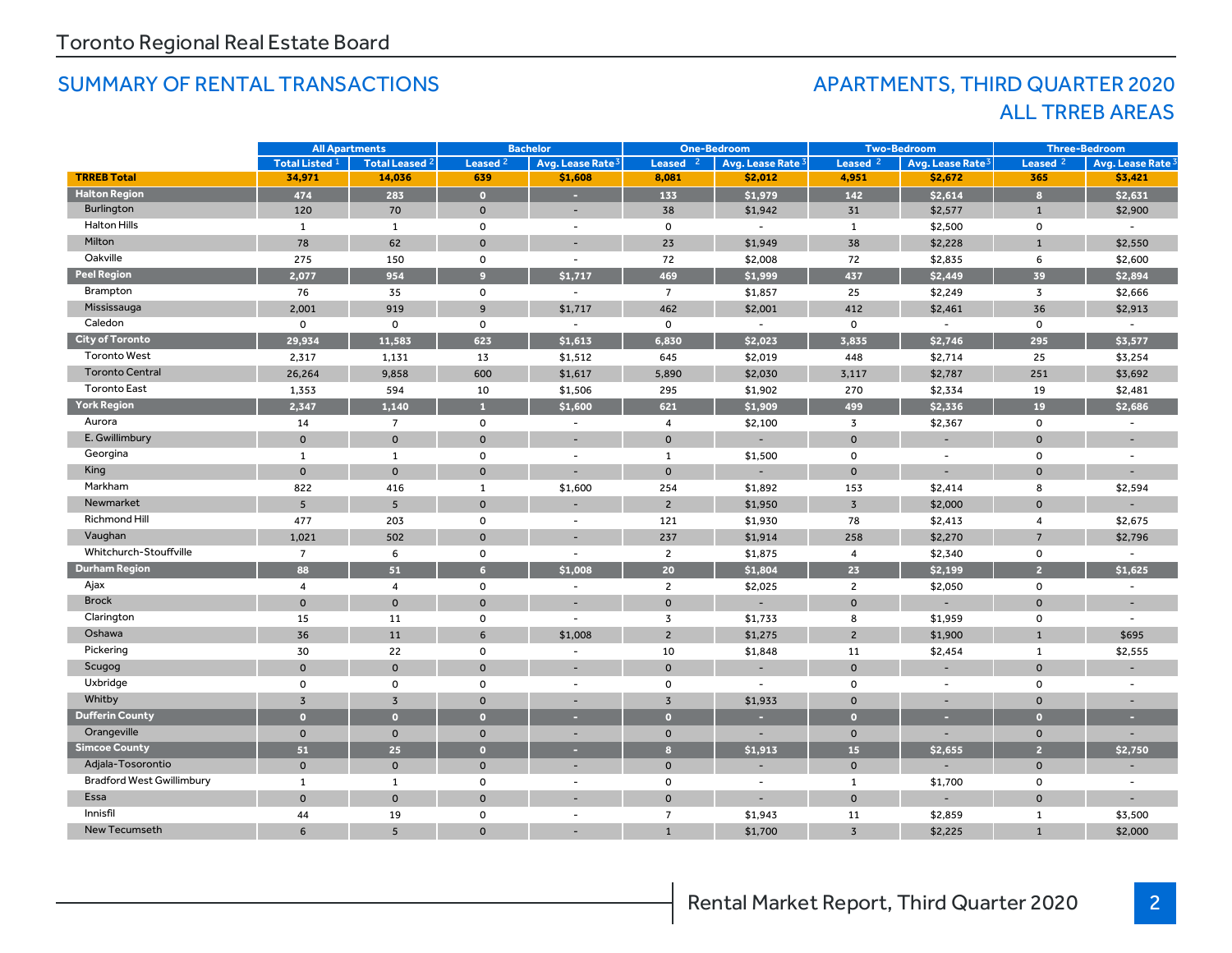# SUMMARY OF RENTAL TRANSACTIONS AND RESOLUTION APARTMENTS, THIRD QUARTER 2020 CITY OF TORONTO MUNICIPAL BREAKDOWN

|                              | <b>All Apartments</b> |                | <b>Bachelor</b>     |                              | <b>One-Bedroom</b> |                              | <b>Two-Bedroom</b>  |                   | <b>Three-Bedroom</b> |                              |
|------------------------------|-----------------------|----------------|---------------------|------------------------------|--------------------|------------------------------|---------------------|-------------------|----------------------|------------------------------|
|                              | <b>Total Listed1</b>  | Total Leased 2 | Leased <sup>2</sup> | Avg. Lease Rate <sup>3</sup> | Leased $2$         | Avg. Lease Rate <sup>3</sup> | Leased <sup>2</sup> | Avg. Lease Rate 3 | Leased $2$           | Avg. Lease Rate <sup>3</sup> |
| <b>TRREB Total</b>           | 34,971                | 14,036         | 639                 | \$1,608                      | 8,081              | \$2,012                      | 4,951               | \$2,672           | 365                  | \$3,421                      |
| <b>City of Toronto Total</b> | 29,934                | 11,583         | 623                 | \$1,613                      | 6,830              | \$2,023                      | 3,835               | \$2,746           | 295                  | \$3,577                      |
| <b>Toronto West</b>          | 2,317                 | 1,131          | 13                  | \$1,512                      | 645                | \$2,019                      | 448                 | \$2,714           | 25                   | \$3,254                      |
| Toronto W01                  | 183                   | 87             | $\mathbf{1}$        | \$1,000                      | 56                 | \$2,099                      | 26                  | \$2,977           | $\overline{4}$       | \$4,288                      |
| Toronto W02                  | 180                   | 79             | $\overline{2}$      | \$1,625                      | 48                 | \$2,022                      | 28                  | \$2,804           | $\mathbf{1}$         | \$2,580                      |
| Toronto W03                  | 41                    | 27             | $\mathbf{1}$        | \$1,300                      | 16                 | \$1,836                      | 5                   | \$2,285           | 5                    | \$2,735                      |
| Toronto W04                  | 230                   | 91             | $\overline{2}$      | \$1,475                      | 44                 | \$1,854                      | 39                  | \$2,289           | 6                    | \$2,575                      |
| Toronto W05                  | 86                    | 40             | 5                   | \$1,560                      | 24                 | \$1,911                      | 11                  | \$2,245           | $\mathbf 0$          |                              |
| Toronto W06                  | 919                   | 486            | $\mathbf{1}$        | \$1,650                      | 294                | \$2,085                      | 187                 | \$3,027           | $\overline{4}$       | \$4,600                      |
| Toronto W07                  | 23                    | 9              | $\mathsf{o}$        |                              | 5                  | \$2,010                      | 3                   | \$2,512           | $\mathbf{1}$         | \$2,200                      |
| Toronto W08                  | 561                   | 278            | $\mathbf{1}$        | \$1,700                      | 141                | \$1,951                      | 132                 | \$2,442           | $\overline{4}$       | \$2,974                      |
| Toronto W09                  | 23                    | 8              | $\mathbf 0$         |                              | $\overline{2}$     | \$2,300                      | 6                   | \$2,375           | 0                    |                              |
| Toronto W10                  | 71                    | 26             | $\mathbf 0$         |                              | 15                 | \$1,886                      | 11                  | \$2,209           | $\mathbf 0$          |                              |
| <b>Toronto Central</b>       | 26.264                | 9.858          | 600                 | \$1,617                      | 5,890              | \$2,030                      | 3,117               | \$2,787           | 251                  | \$3,692                      |
| Toronto C01                  | 12,795                | 4,702          | 315                 | \$1,625                      | 2,904              | \$2,063                      | 1,347               | \$2,913           | 136                  | \$4,158                      |
| Toronto C02                  | 1,297                 | 419            | 17                  | \$1,646                      | 268                | \$2,191                      | 125                 | \$3,721           | 9                    | \$3,350                      |
| Toronto C03                  | 364                   | 164            | 6                   | \$1,505                      | 113                | \$1,921                      | 43                  | \$2,707           | $\overline{2}$       | \$5,100                      |
| Toronto C04                  | 81                    | 19             | 1                   | \$1,500                      | 8                  | \$2,013                      | 10                  | \$2,735           | $\mathsf{o}\,$       |                              |
| <b>Toronto C06</b>           | 116                   | 36             | $\mathbf{0}$        |                              | 17                 | \$1,948                      | 19                  | \$2,311           | $\mathbf 0$          |                              |
| Toronto C07                  | 838                   | 350            | $\mathbf 0$         | $\sim$                       | 158                | \$2,044                      | 170                 | \$2,578           | 22                   | \$2,771                      |
| Toronto C08                  | 5,780                 | 2,036          | 208                 | \$1,604                      | 1,190              | \$1,997                      | 599                 | \$2,681           | 39                   | \$3,360                      |
| Toronto C09                  | 161                   | 57             | $\mathbf 0$         |                              | 24                 | \$2,211                      | 32                  | \$3,625           | 1                    | \$2,800                      |
| Toronto C10                  | 1,274                 | 520            | 26                  | \$1,591                      | 341                | \$1,971                      | 150                 | \$2,797           | $\overline{3}$       | \$4,050                      |
| Toronto C11                  | 270                   | 143            | $\mathbf{1}$        | \$1,400                      | 62                 | \$1,803                      | 69                  | \$2,222           | 11                   | \$2,489                      |
| Toronto C12                  | 35                    | 18             | $\mathbf 0$         |                              | 8                  | \$2,416                      | 9                   | \$3,187           | $\mathbf{1}$         | \$3,600                      |
| Toronto C13                  | 179                   | 86             | $\mathbf{1}$        | \$1,700                      | 39                 | \$1,949                      | 43                  | \$2,515           | 3                    | \$2,825                      |
| Toronto C14                  | 1,774                 | 734            | 8                   | \$1,708                      | 386                | \$1,969                      | 328                 | \$2,508           | 12                   | \$3,265                      |
| Toronto C15                  | 1,300                 | 574            | 17                  | \$1,629                      | 372                | \$1,932                      | 173                 | \$2,414           | 12                   | \$2,942                      |
| <b>Toronto East</b>          | 1,353                 | 594            | 10                  | \$1,506                      | 295                | \$1,902                      | 270                 | \$2,334           | 19                   | \$2,481                      |
| Toronto E01                  | 177                   | 103            | $\overline{2}$      | \$1,550                      | 56                 | \$2,111                      | 45                  | \$2,745           | $\mathsf 0$          |                              |
| Toronto E02                  | 126                   | 58             | $\mathbf{1}$        | \$1,500                      | 31                 | \$1,961                      | 26                  | \$2,587           | $\Omega$             |                              |
| Toronto E03                  | 25                    | 3              | $\mathbf 0$         |                              | 1                  | \$1,900                      | $\overline{2}$      | \$2,478           | $\mathbf 0$          |                              |
| Toronto E04                  | 58                    | 23             | $\mathbf 0$         | $\sim$                       | 13                 | \$1,800                      | 9                   | \$2,017           | $\mathbf{1}$         | \$2,700                      |
| Toronto E05                  | 103                   | 52             | $\mathbf 0$         | $\overline{\phantom{a}}$     | 13                 | \$1,875                      | 33                  | \$2,228           | 6                    | \$2,483                      |
| Toronto E06                  | 25                    | 13             | $\mathbf 0$         |                              | $\overline{4}$     | \$1,906                      | $\overline{9}$      | \$2,283           | $\mathbf 0$          |                              |
| Toronto E07                  | 204                   | 103            | $\mathbf 0$         |                              | 49                 | \$1,822                      | 53                  | \$2,146           | 1                    | \$2,350                      |
| Toronto E08                  | 50                    | 17             | $\mathbf{1}$        | \$1,380                      | 5                  | \$1,720                      | 11                  | \$2,229           | $\mathbf 0$          |                              |
| Toronto E09                  | 540                   | 205            | 6                   | \$1,513                      | 117                | \$1,846                      | 74                  | \$2,250           | 8                    | \$2,562                      |
| Toronto E10                  | 9                     | $\overline{3}$ | $\mathbf 0$         |                              | $\mathbf 0$        |                              | $\mathbf{1}$        | \$2,150           | $\overline{2}$       | \$2,125                      |
| Toronto E11                  | 36                    | 14             | $\mathbf 0$         |                              | 6                  | \$1,792                      | $\overline{7}$      | \$2,193           | $\mathbf{1}$         | \$2,450                      |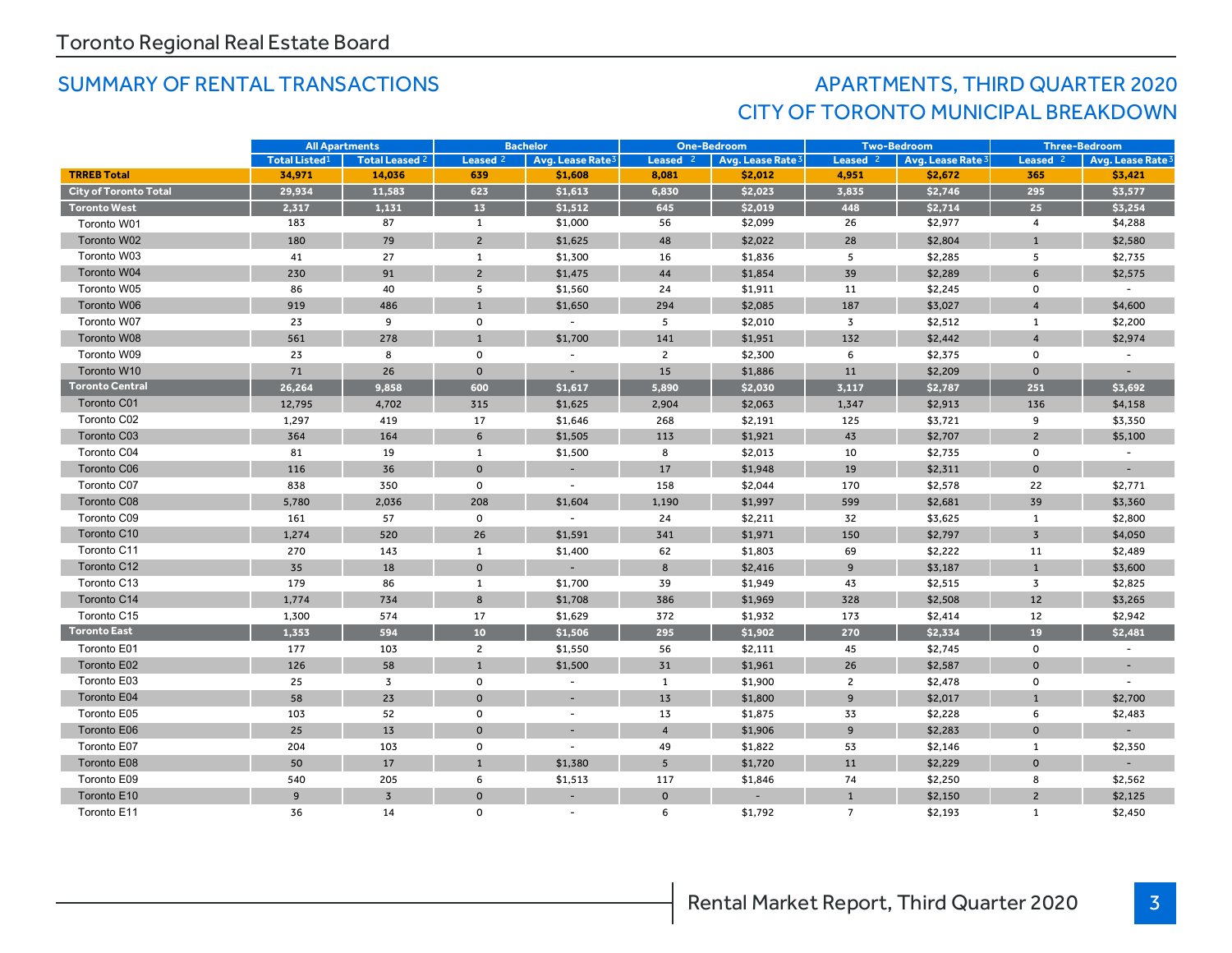## SUMMARY OF RENTAL TRANSACTIONS TOWNHOUSES, THIRD QUARTER 2020

# ALL TRREB AREAS

|                                  | <b>All Apartments</b> |                                 | <b>Bachelor</b>         |                              | <b>One-Bedroom</b>  |                              | <b>Two-Bedroom</b>      |                              | <b>Three-Bedroom</b> |                              |
|----------------------------------|-----------------------|---------------------------------|-------------------------|------------------------------|---------------------|------------------------------|-------------------------|------------------------------|----------------------|------------------------------|
|                                  | <b>Total Listed1</b>  | <b>Total Leased<sup>2</sup></b> | Leased <sup>2</sup>     | Avg. Lease Rate <sup>3</sup> | Leased <sup>2</sup> | Avg. Lease Rate <sup>3</sup> | Leased <sup>2</sup>     | Avg. Lease Rate <sup>3</sup> | Leased <sup>2</sup>  | Avg. Lease Rate <sup>3</sup> |
| <b>TRREB Total</b>               | 1,637                 | 858                             | 5 <sup>1</sup>          | 1,549                        | 86                  | 1,989                        | 370                     | 2,520                        | 397                  | 2,874                        |
| <b>Halton Region</b>             | 167                   | 87                              | $\bullet$               | а                            | $\overline{9}$      | 2,006                        | 53                      | 2,329                        | 25                   | 2,989                        |
| Burlington                       | 56                    | 21                              | $\mathbf 0$             | $\overline{\phantom{a}}$     | 5                   | 1,830                        | 11                      | 2,272                        | 5                    | 2,520                        |
| <b>Halton Hills</b>              | 3                     | 3                               | 0                       | $\overline{\phantom{a}}$     | $\mathsf 0$         | $\sim$                       | $\mathsf{o}$            | $\overline{\phantom{a}}$     | 3                    | 2,450                        |
| Milton                           | 9                     | $\overline{7}$                  | $\mathbf{0}$            | ц.                           | $\mathbf{1}$        | 2,250                        | $\overline{4}$          | 2,288                        | $\overline{2}$       | 2,625                        |
| Oakville                         | 99                    | 56                              | $\mathsf{o}\,$          | $\overline{\phantom{a}}$     | $\overline{3}$      | 2,217                        | 38                      | 2,350                        | 15                   | 3,302                        |
| <b>Peel Region</b>               | 394                   | 236                             | $\mathbf{1}$            | 1,550                        | 19                  | 1,823                        | 51                      | 2,356                        | 165                  | 2,695                        |
| Brampton                         | 58                    | 34                              | 0                       | $\sim$                       | 6                   | 1,813                        | 8                       | 2,291                        | 20                   | 2,442                        |
| Mississauga                      | 336                   | 202                             | $\mathbf{1}$            | 1,550                        | 13                  | 1,828                        | 43                      | 2,369                        | 145                  | 2,730                        |
| Caledon                          | $\mathbf 0$           | $\mathbf 0$                     | $\mathbf 0$             | $\sim$                       | $\mathbf 0$         | $\sim$                       | $\mathbf 0$             | $\sim$                       | $\mathbf 0$          |                              |
| <b>City of Toronto</b>           | 816                   | 377                             | $\overline{4}$          | 1.549                        | 53                  | 2,064                        | 186                     | 2,692                        | 134                  | 3,199                        |
| <b>Toronto West</b>              | 219                   | 100                             | $\mathsf{o}$            | $\blacksquare$               | 15                  | 1,842                        | 67                      | 2,565                        | 18                   | 3,259                        |
| <b>Toronto Central</b>           | 461                   | 212                             | $\overline{\mathbf{4}}$ | 1,549                        | 34                  | 2,188                        | 93                      | 2,902                        | 81                   | 3,433                        |
| <b>Toronto East</b>              | 136                   | 65                              | $\mathbf 0$             | $\overline{\phantom{a}}$     | $\overline{4}$      | 1,838                        | 26                      | 2,267                        | 35                   | 2,625                        |
| <b>York Region</b>               | 211                   | 123                             | $\bullet$               | н                            | 5 <sup>1</sup>      | 1,797                        | 55                      | 2,254                        | 63                   | 2,703                        |
| Aurora                           | $\overline{7}$        | 6                               | $\mathsf{o}$            | $\overline{\phantom{a}}$     | $\mathsf 0$         | $\overline{\phantom{a}}$     | $\overline{\mathbf{4}}$ | 2,300                        | $\overline{2}$       | 2,600                        |
| E. Gwillimbury                   | $\mathbf 0$           | $\mathbf{O}$                    | $\mathbf{0}$            |                              | $\mathbf{0}$        | $\overline{a}$               | $\mathbf{0}$            | ۳                            | $\mathbf 0$          |                              |
| Georgina                         | $\mathbf 0$           | 0                               | $\mathbf 0$             | $\overline{\phantom{a}}$     | $\mathsf 0$         | $\overline{\phantom{a}}$     | $\mathbf 0$             | $\overline{\phantom{a}}$     | $\mathbf 0$          |                              |
| King                             | $\mathbf 0$           | $\mathbf{0}$                    | $\mathbf{0}$            |                              | $\mathbf 0$         | ٠                            | $\mathbf{0}$            | ٠                            | $\mathbf 0$          |                              |
| Markham                          | 80                    | 48                              | $\mathbf 0$             | $\overline{\phantom{a}}$     | $\overline{2}$      | 1,650                        | 18                      | 2,153                        | 28                   | 2,531                        |
| Newmarket                        | $\overline{3}$        | $\overline{2}$                  | $\mathbf{O}$            |                              | $\mathbf{0}$        |                              | $\mathbf{1}$            | 2,000                        | $\mathbf{1}$         | 2,300                        |
| Richmond Hill                    | 11                    | 6                               | $\mathbf 0$             | $\sim$                       | $\mathsf 0$         | $\sim$                       | $\mathbf 0$             | $\overline{\phantom{a}}$     | 6                    | 2,783                        |
| Vaughan                          | 97                    | 50                              | $\mathbf{O}$            |                              | $\overline{3}$      | 1.895                        | 22                      | 2,391                        | 25                   | 2,888                        |
| Whitchurch-Stouffville           | 13                    | 11                              | 0                       | $\blacksquare$               | $\mathsf 0$         | $\overline{\phantom{a}}$     | 10                      | 2,140                        | $\mathbf{1}$         | 3,000                        |
| <b>Durham Region</b>             | 42                    | 29                              | $\bullet$               |                              | $\Omega$            |                              | 19                      | 2,174                        | 10                   | 2,275                        |
| Ajax                             | 3                     | $\mathbf{2}$                    | 0                       | $\blacksquare$               | $\mathsf 0$         | $\sim$                       | $\mathbf{1}$            | 1,950                        | $\mathbf{1}$         | 2,000                        |
| <b>Brock</b>                     | $\mathbf 0$           | $\mathbf{0}$                    | $\mathbf{0}$            |                              | $\mathbf{0}$        |                              | $\mathbf{0}$            |                              | $\mathbf 0$          |                              |
| Clarington                       | 3                     | $\overline{2}$                  | $\mathbf 0$             | $\overline{\phantom{a}}$     | 0                   | $\blacksquare$               | 1                       | 1,700                        | $\mathbf{1}$         | 2,600                        |
| Oshawa                           | 9                     | 5                               | $\mathbf{0}$            |                              | $\mathbf 0$         |                              | $\mathbf{1}$            | 1,550                        | $\overline{4}$       | 2,250                        |
| Pickering                        | 25                    | 18                              | 0                       | $\blacksquare$               | 0                   | $\sim$                       | 15                      | 2,264                        | $\overline{3}$       | 2,383                        |
| Scugog                           | $\Omega$              | $\Omega$                        | $\Omega$                |                              | $\Omega$            |                              | $\Omega$                |                              | $\Omega$             |                              |
| Uxbridge                         | $\mathbf 0$           | $\mathbf 0$                     | $\mathbf 0$             | $\sim$                       | $\mathbf 0$         | $\overline{\phantom{a}}$     | $\mathbf 0$             | $\sim$                       | $\mathbf 0$          | $\sim$                       |
| Whitby                           | $\overline{2}$        | $\overline{2}$                  | $\mathbf{0}$            | $\overline{\phantom{a}}$     | $\mathbf{0}$        | ۰                            | $\mathbf{1}$            | 2,150                        | $\mathbf{1}$         | 2,000                        |
| <b>Dufferin County</b>           | $\overline{2}$        | $\mathbf{1}$                    | $\bullet$               |                              | $\bullet$           | ь                            | $\mathbf{1}$            | 2,000                        | $\bullet$            |                              |
| Orangeville                      | $\overline{2}$        | $\mathbf{1}$                    | $\mathbf 0$             |                              | $\mathbf 0$         | ۳                            | $\mathbf{1}$            | 2,000                        | $\mathbf 0$          |                              |
| <b>Simcoe County</b>             | 5 <sup>1</sup>        | $\overline{\mathbf{5}}$         | $\bullet$               | ×                            | $\bullet$           | н                            | 5 <sup>1</sup>          | 4,200                        | $\Omega$             | ×                            |
| Adjala-Tosorontio                | $\mathbf 0$           | $\mathbf 0$                     | $\mathbf 0$             |                              | $\mathbf 0$         | $\overline{\phantom{a}}$     | $\mathbf 0$             |                              | $\mathbf 0$          |                              |
| <b>Bradford West Gwillimbury</b> | $\mathbf 0$           | 0                               | 0                       | $\sim$                       | 0                   | $\sim$                       | 0                       | $\sim$                       | $\mathbf 0$          | $\overline{\phantom{a}}$     |
| Essa                             | $\mathbf 0$           | $\mathbf 0$                     | $\mathbf 0$             |                              | $\mathbf 0$         |                              | $\mathbf{0}$            | ٠                            | $\mathbf 0$          |                              |
| Innisfil                         | 5                     | 5                               | 0                       | $\sim$                       | 0                   | $\sim$                       | 5                       | 4,200                        | $\mathbf 0$          | $\overline{a}$               |
| New Tecumseth                    | $\Omega$              | $\mathbf{O}$                    | $\mathbf 0$             |                              | $\mathbf{0}$        |                              | $\mathbf{0}$            |                              | $\Omega$             |                              |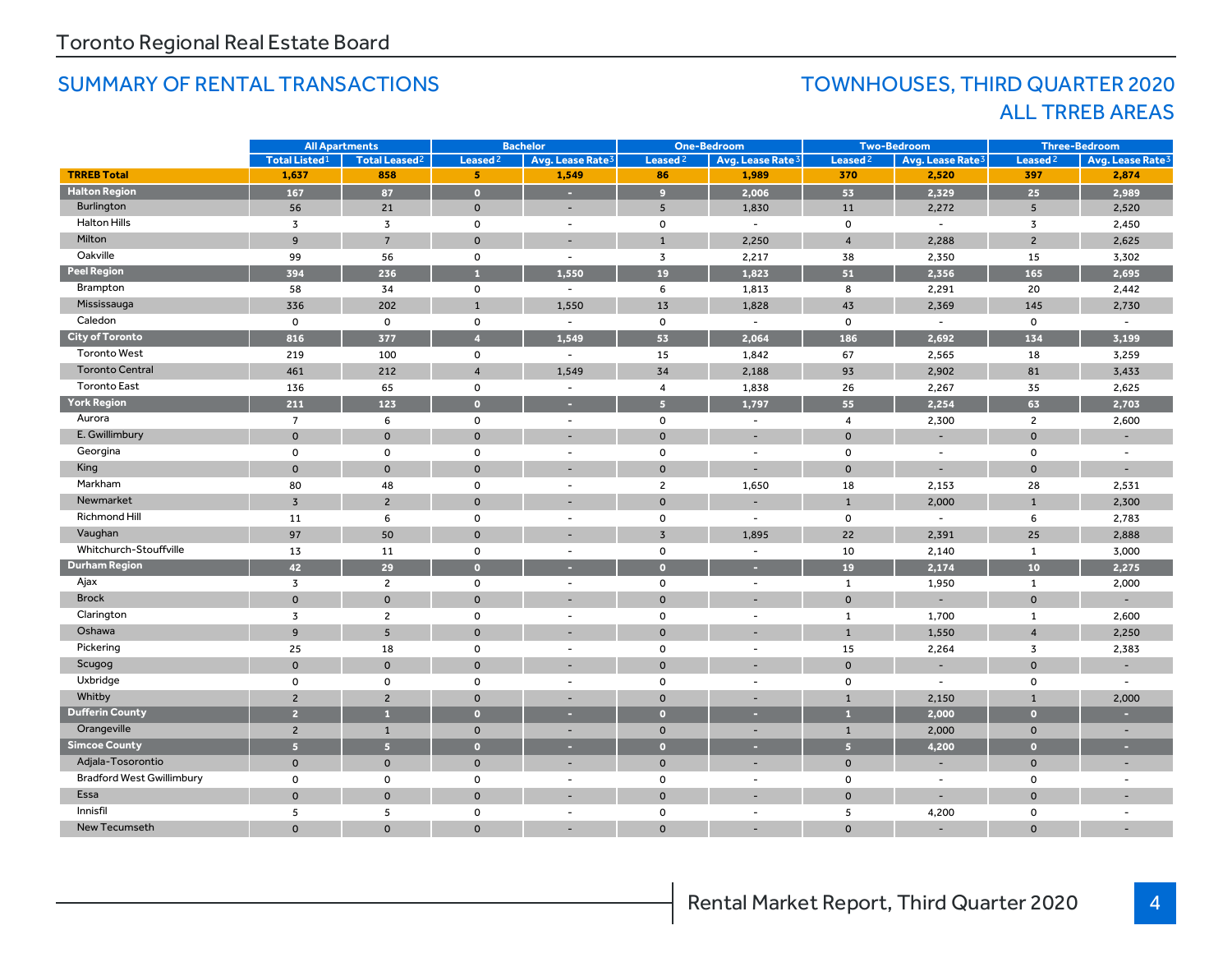# SUMMARY OF RENTAL TRANSACTIONS TOWNHOUSES, THIRD QUARTER 2020 CITY OF TORONTO MUNICIPAL BREAKDOWN

|                              | <b>All Apartments</b> |                           | <b>Bachelor</b>     |                          | <b>One-Bedroom</b>  |                              | <b>Two-Bedroom</b>  |                          | <b>Three-Bedroom</b>    |                              |
|------------------------------|-----------------------|---------------------------|---------------------|--------------------------|---------------------|------------------------------|---------------------|--------------------------|-------------------------|------------------------------|
|                              | <b>Total Listed1</b>  | Total Leased <sup>2</sup> | Leased <sup>2</sup> | Avg. Lease Rate 3        | Leased <sup>2</sup> | Avg. Lease Rate <sup>3</sup> | Leased <sup>2</sup> | Avg. Lease Rate 3        | Leased <sup>2</sup>     | Avg. Lease Rate <sup>3</sup> |
| <b>TRREB Total</b>           | 1,637                 | 858                       | 5                   | \$1,549                  | 86                  | \$1,989                      | 370                 | \$2,520                  | 397                     | \$2,874                      |
| <b>City of Toronto Total</b> | 816                   | 377                       | $\overline{4}$      | \$1,549                  | 53                  | \$2,064                      | 186                 | \$2,692                  | 134                     | \$3,199                      |
| Toronto West                 | 219                   | 100                       | $\bullet$           | ٠                        | 15                  | \$1,842                      | 67                  | \$2,565                  | 18                      | \$3,259                      |
| Toronto W01                  | 27                    | 15                        | 0                   | $\overline{\phantom{a}}$ | $\overline{2}$      | \$2,150                      | 10                  | \$2,723                  | $\overline{3}$          | \$3,750                      |
| Toronto W02                  | 26                    | 13                        | $\mathbf 0$         | ۰                        | $\mathbf 0$         | ٠                            | 11                  | \$2,672                  | $\overline{2}$          | \$3,150                      |
| Toronto W03                  | $\overline{4}$        | $\mathbf{2}$              | $\mathsf{o}$        | $\overline{\phantom{a}}$ | $\mathbf{1}$        | \$1,825                      | $\mathbf{1}$        | \$2,300                  | 0                       | $\sim$                       |
| Toronto W04                  | 36                    | 12                        | $\mathbf{0}$        | $\overline{\phantom{a}}$ | $\mathbf{1}$        | \$1,700                      | 10                  | \$2,305                  | $\mathbf{1}$            | \$2,700                      |
| Toronto W05                  | 38                    | 10                        | 0                   | $\overline{\phantom{a}}$ | 5                   | \$1,691                      | 4                   | \$2,075                  | $\mathbf{1}$            | \$2,500                      |
| Toronto W06                  | 61                    | 37                        | $\mathbf{0}$        | $\overline{\phantom{a}}$ | 5                   | \$1,880                      | 27                  | \$2,681                  | 5                       | \$3,980                      |
| Toronto W07                  | 0                     | $\mathbf 0$               | 0                   | $\overline{\phantom{a}}$ | $\mathsf{o}$        | $\overline{\phantom{a}}$     | $\mathbf 0$         | $\overline{\phantom{a}}$ | 0                       | $\blacksquare$               |
| Toronto W08                  | 17                    | 8                         | $\Omega$            |                          | $\overline{1}$      | \$1,950                      | $\overline{4}$      | \$2,294                  | $\overline{3}$          | \$2,939                      |
| Toronto W09                  | 5                     | $\mathbf{1}$              | $\mathbf 0$         | ÷,                       | $\mathsf 0$         | $\sim$                       | $\mathbf 0$         |                          | $\mathbf{1}$            | \$2,500                      |
| Toronto W10                  | $5\phantom{1}$        | $\overline{c}$            | $\mathbf 0$         |                          | $\mathbf 0$         | ٠                            | $\mathbf{0}$        |                          | $\overline{2}$          | \$2,350                      |
| <b>Toronto Central</b>       | 461                   | 212                       | $\overline{4}$      | \$1.549                  | 34                  | \$2,188                      | 93                  | \$2,902                  | 81                      | \$3,433                      |
| Toronto C01                  | 169                   | 64                        | $\mathbf{1}$        | \$1,600                  | 22                  | \$2,158                      | 35                  | \$3,284                  | 6                       | \$4,680                      |
| Toronto C02                  | 12                    | 8                         | $\mathsf{o}$        | $\blacksquare$           | $\mathbf{1}$        | \$3,200                      | 6                   | \$3,100                  | $\mathbf{1}$            | \$4,800                      |
| Toronto C03                  | $\mathbf{1}$          | $\mathbf{0}$              | $\mathbf{0}$        | $\overline{\phantom{a}}$ | $\mathbf 0$         |                              | $\mathbf{0}$        |                          | $\mathbf{0}$            |                              |
| Toronto C04                  | 3                     | 1                         | $\mathbf 0$         | $\overline{\phantom{a}}$ | $\mathsf{o}$        | $\sim$                       | 1                   | \$2,550                  | $\mathsf{o}$            |                              |
| Toronto C06                  | $\mathbf 0$           | $\mathbf{0}$              | $\mathbf 0$         |                          | $\mathbf 0$         |                              | $\mathbf 0$         |                          | $\mathbf{0}$            |                              |
| Toronto C07                  | 43                    | 13                        | $\mathbf{1}$        | \$1,495                  | $\mathbf{1}$        | \$2,100                      | 6                   | \$2,325                  | 5                       | \$2,879                      |
| Toronto C08                  | 50                    | 21                        | $\overline{2}$      | \$1,550                  | $\overline{4}$      | \$2,100                      | $\overline{7}$      | \$2,986                  | 8                       | \$3,861                      |
| Toronto C09                  | 3                     | $\mathbf 0$               | $\mathsf{o}\,$      |                          | $\mathsf 0$         | $\overline{\phantom{a}}$     | $\mathbf 0$         | $\overline{\phantom{a}}$ | 0                       |                              |
| Toronto C10                  | 13                    | 8                         | $\mathbf 0$         | $\overline{\phantom{a}}$ | $\overline{1}$      | \$2,400                      | 5 <sup>5</sup>      | \$3,100                  | $\overline{2}$          | \$4,400                      |
| Toronto C11                  | 8                     | 5                         | $\mathbf 0$         | $\sim$                   | $\mathsf 0$         | $\sim$                       | 3                   | \$2,167                  | $\overline{2}$          | \$2,600                      |
| Toronto C12                  | 15                    | 10                        | $\mathbf{0}$        | $\overline{\phantom{a}}$ | $\overline{0}$      | ۰                            | $\Omega$            |                          | 10                      | \$3,640                      |
| Toronto C13                  | $\overline{2}$        | $\mathbf{1}$              | 0                   | $\sim$                   | $\mathsf 0$         | $\sim$                       | 0                   | $\overline{\phantom{a}}$ | $\mathbf{1}$            | \$3,200                      |
| Toronto C14                  | 64                    | 41                        | $\mathbf 0$         |                          | $\overline{4}$      | \$2,206                      | 19                  | \$2,602                  | 18                      | \$3,432                      |
| Toronto C15                  | 78                    | 40                        | $\mathsf{o}$        | $\overline{\phantom{a}}$ | $\mathbf{1}$        | \$2,000                      | 11                  | \$2,504                  | 28                      | \$3,021                      |
| <b>Toronto East</b>          | 136                   | 65                        | $\bullet$           | ٠                        | $\overline{4}$      | \$1,838                      | 26                  | \$2,267                  | 35                      | \$2,625                      |
| Toronto E01                  | 24                    | 12                        | 0                   | $\overline{\phantom{a}}$ | $\overline{4}$      | \$1,838                      | $\overline{4}$      | \$2,225                  | $\overline{\mathbf{4}}$ | \$3,673                      |
| Toronto E02                  | $\overline{3}$        | $\overline{2}$            | $\mathbf{0}$        | $\sim$                   | $\mathbf{0}$        | $\overline{\phantom{a}}$     | $\mathbf{1}$        | \$2,990                  | $\mathbf{1}$            | \$3,425                      |
| Toronto E03                  | $\mathbf 0$           | $\mathbf 0$               | $\mathbf 0$         | $\overline{\phantom{a}}$ | $\mathbf 0$         | $\overline{\phantom{a}}$     | $\mathbf 0$         | $\sim$                   | $\mathbf 0$             |                              |
| Toronto E04                  | $5\overline{5}$       | $\mathbf{1}$              | $\mathbf{0}$        |                          | $\mathbf 0$         |                              | $\mathbf{1}$        | \$2,300                  | $\mathbf{0}$            | $\sim$                       |
| Toronto E05                  | 35                    | 21                        | $\mathbf 0$         | $\blacksquare$           | $\mathsf 0$         | $\sim$                       | 8                   | \$2,075                  | 13                      | \$2,456                      |
| Toronto E06                  | $\overline{2}$        | $\overline{2}$            | $\mathbf{0}$        |                          | $\mathbf 0$         |                              | 1                   | \$2,900                  | $\mathbf{1}$            | \$2,900                      |
| Toronto E07                  | 6                     | $\overline{4}$            | 0                   | $\overline{\phantom{a}}$ | $\mathsf{o}$        | $\sim$                       | $\mathbf 0$         | $\overline{\phantom{a}}$ | $\overline{4}$          | \$2,563                      |
| Toronto E08                  | $\mathbf{1}$          | $\mathbf{1}$              | $\mathbf 0$         |                          | $\mathbf 0$         |                              | $\mathbf 0$         |                          | $\mathbf{1}$            | \$2,400                      |
| Toronto E09                  | 21                    | $\overline{4}$            | $\mathsf{o}$        | $\blacksquare$           | $\mathbf 0$         | $\overline{a}$               | $\overline{4}$      | \$2,235                  | $\mathsf{o}$            | $\overline{a}$               |
| Toronto E10                  | 8                     | $\overline{4}$            | $\mathbf{0}$        |                          | $\mathbf 0$         |                              | $\mathbf{1}$        | \$2,100                  | $\overline{3}$          | \$2,483                      |
| Toronto E11                  | 31                    | 14                        | $\Omega$            |                          | $\mathbf 0$         |                              | 6                   | \$2,367                  | 8                       | \$2,356                      |